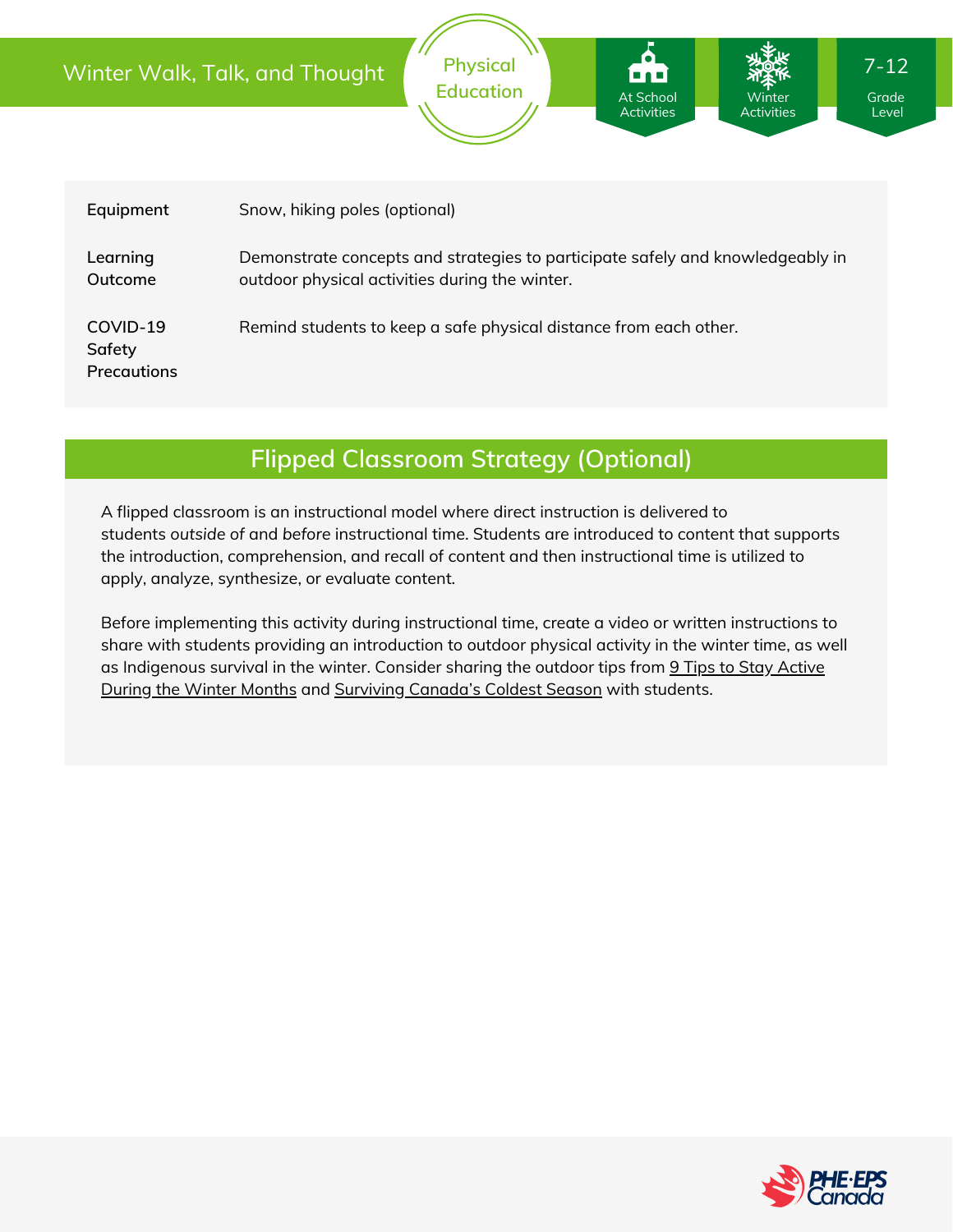At School Activities

If utilizing a flipped classroom approach, review what students learned from the video or written instructions they viewed before the activity. If not utilizing a flipped classroom approach, provide students with an introduction or review of outdoor physical activity in the winter time, as well as the Inuit way of life.

On a snowy day, invite students outside to go on a winter hike. This hike could take place around the school yard, along a local community trail, or on the sidewalk throughout your school community. During the hike, ask the students to observe their surroundings. Ask them to pay attention to what they hear, see, smell, feel, and touch. On the hike, ask students the following questions:

- How can people be physically active outside during the winter months?
- What does one need to consider before engaging in physical activity outside during the winter?
- What are some of the health benefits of spending time outdoors during the winter?
- How can spending time outdoors in the winter support mental well-being?
- What are the risks associated with spending too much time outside in extremely cold weather?
- What are some of the signs and symptoms of frost bite and/or hypothermia to look out for when being physically active outside during the winter?
- Historically in Canada, how have groups survived the cold climate in the winter?

Encourage students to share what they have learned from the readings and/or their personal opinions on the subject matter. Consider pausing at some point in the hike to encourage students to reflect on the discussion on their own as well as to be present with their surroundings.



Level

Winter Activities 7-12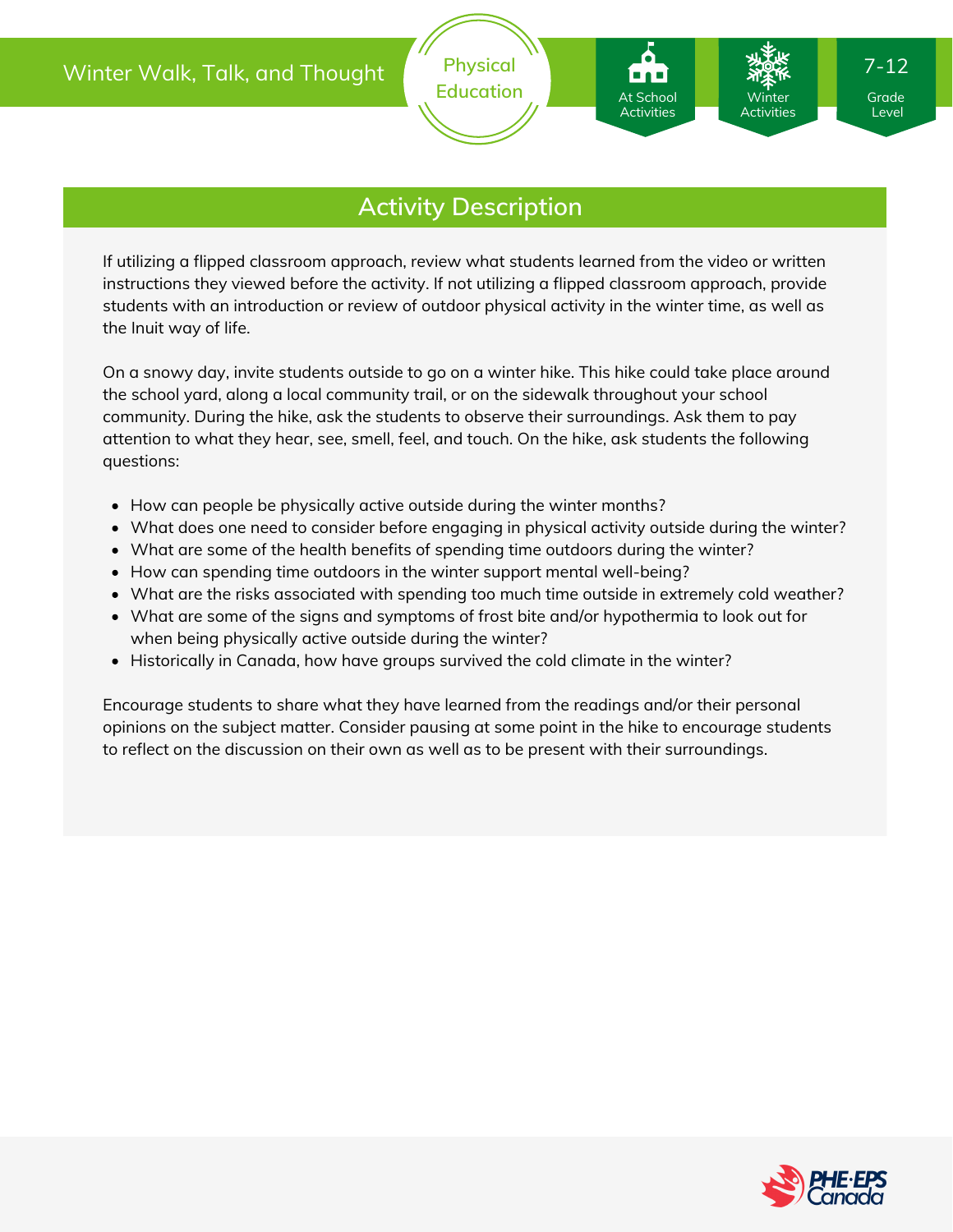### Winter Walk, Talk, and Thought **Physical**

Education **At School** The Winter Grade

# At School Activities

Winter Activities 7-12

Level

# **Physical Education Competencies Reflection Questions**



### **MOVE**

**Develop psychomotor skills, tactics, and strategies that facilitate a variety of physical activities across diverse environments.**



#### **THINK**

**Develop cognitive skills and strategies for a variety of movement contexts that facilitate critical thinking, decision making, and problem solving.**



#### **FEEL**

**Develop affective skills and strategies that facilitate healthy and safe relationships with themselves, with others, and with their environment.**



### **ACT**

**Practice behaviour skills and strategies that facilitate movement competence and confidence.**



Reflection is important to support learning during physical education. Consider asking students the reflection questions below and discuss the answers together.

- *In what ways were you present during the hike*
- *What is one goal you can set for yourself to be physically active outside this winter (use the SMART strategy: set a goal that is specific, measurable, attainable, relevant, and timely)?*



### **Inclusion Considerations**

Modifications can be made to a variety of activity components to ensure inclusion. As you plan activities, consider how everyone can be involved and how to modify or adapt the activities to ensure the full inclusion of all. The STEP framework provides modifications to the following activity components space, task, equipment, and people.

| Space                                                                     | Task                                 | Equipment                           | People                                                                  |
|---------------------------------------------------------------------------|--------------------------------------|-------------------------------------|-------------------------------------------------------------------------|
| Use an outdoor<br>classroom to host the<br>discussion before the<br>hike. | Shorten the distance of<br>the hike. | Students use sleds or<br>snowshoes. | Students walk in pairs<br>or small groups and<br>discuss their answers. |